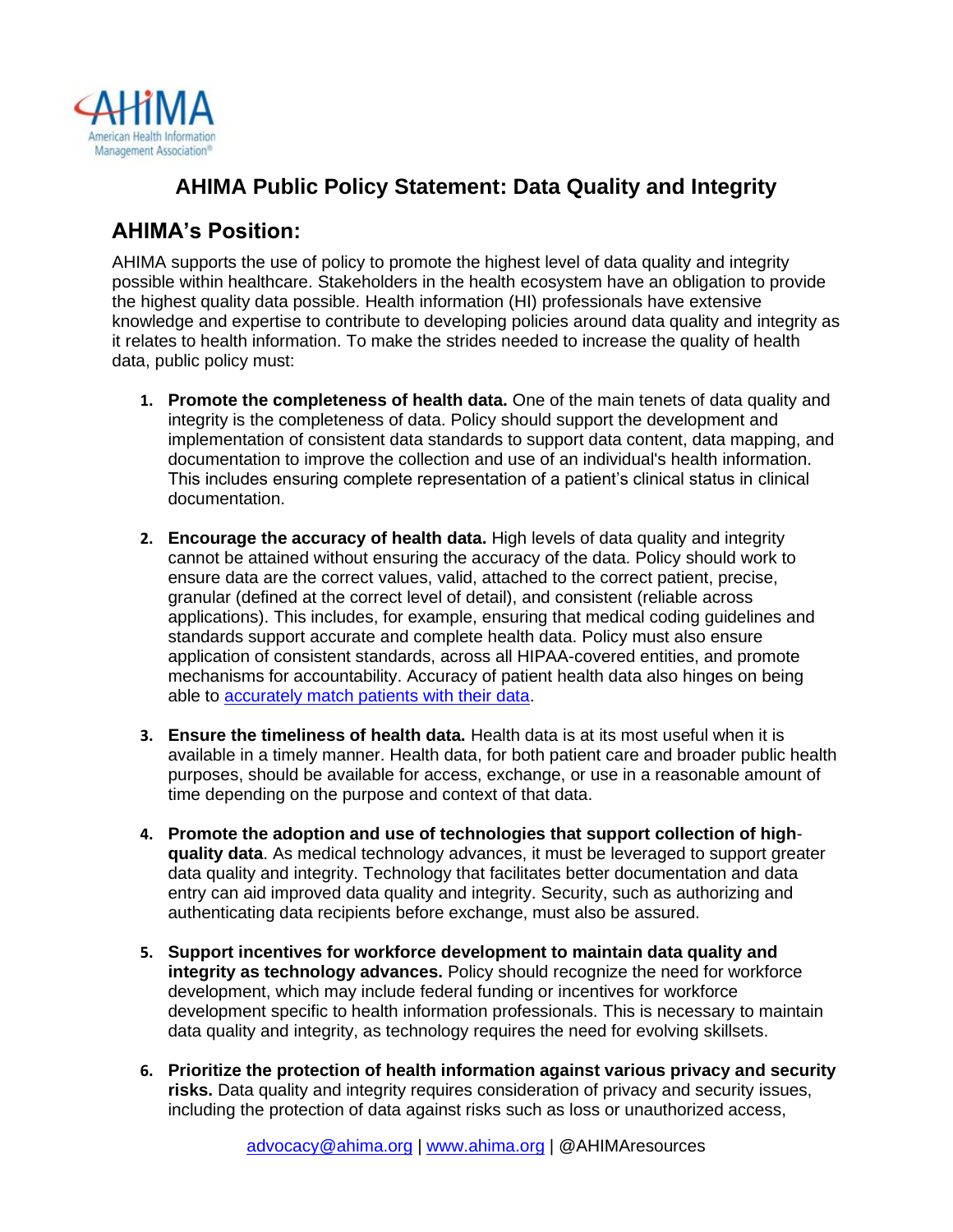destruction, use, modification, or disclosures of data by parties not authorized to do so. This includes ensuring that only the minimum necessary information is shared and uses beyond the specific transaction are limited. Policy must also clearly designate and adequately fund oversight and enforcement responsibilities related to such risks.

#### **Background**

Clinical documentation is fundamental to every patient encounter. Information must be complete, accurate, and timely to reflect the full scope of services being provided and to ensure that all parties involved in the health ecosystem—from the patient, to the provider, to the payer—are able to make the best decisions with regard to the services provided and the appropriate reimbursement. Along these lines, ensuring data quality and integrity are necessary throughout the lifecycle of patient health data.<sup>1</sup>

Healthcare data has increasingly become electronic over the past decade. During the early 2000s, electronic health record (EHR) adoption was slow and fragmented, often with difficulty integrating between systems within the same hospital. In 2009, the American Recovery and Reinvestment Act (ARRA) was signed into law, and included a portion entitled the Health Information Technology for Economic and Clinical Health (HITECH) Act, which provided more than \$30 billion in incentives to expand the adoption and use of EHRs. As the velocity, variety, and volume of electronic health information continues to grow, and as providers and payers continue to move from a fee-for-service to a value and outcome-based reimbursement model, the need for high-quality data will become increasingly important. AHIMA and its members have the expertise to offer insight on this critical issue as policymakers seek to improve data quality and integrity.

# **Key Points**

Improving data quality and integrity within the healthcare system could yield considerable benefits, including:

- Enhanced patient safety and outcomes by ensuring that providers are treating patients based on accurate information;
- Improved longitudinal records of all patient health information, including patient health conditions and medical services;
- Improved ability to track population-level and public health issues;
- Increased patient trust in healthcare providers;
- Improved operational efficiencies by both providers and payers, including reducing duplicative tests and treatment, and reducing administrative burden;
- Reduced patient misidentification, such as resulting from overlays and duplicate records, which in turn reduces the risk to patient privacy and potential HIPAA breaches, and;

<sup>1</sup> Available at: [http://library.ahima.org/doc?oid=107773#.YQwphI5Kg2w.](http://library.ahima.org/doc?oid=107773#.YQwphI5Kg2w)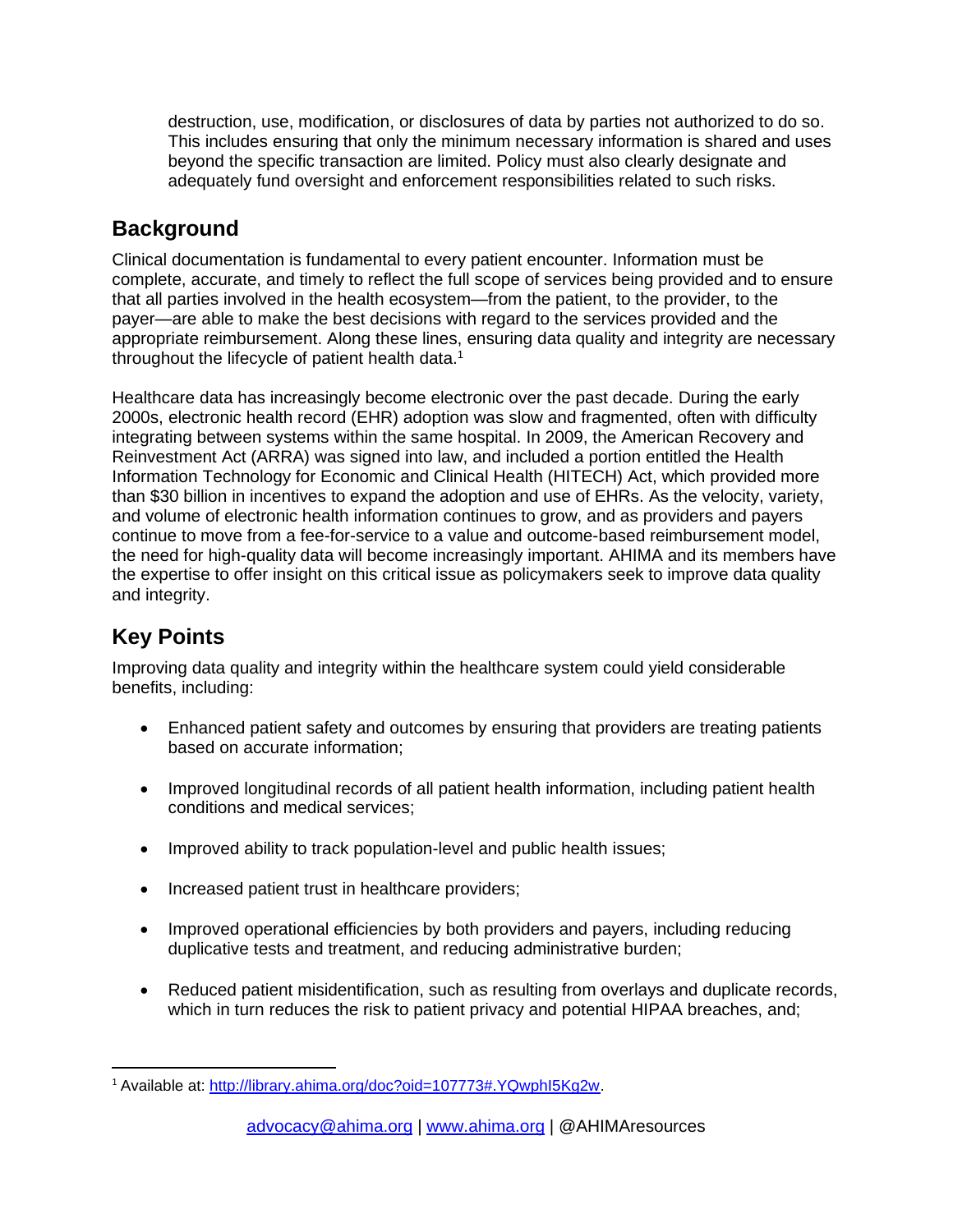• Reduced costs and resources associated with appealing denials in claims; To realize the benefits of increased data quality and integrity, certain barriers must be addressed, including:

- **Lack of a national strategy on patient identification.** The inclusion of Section 510 in the Labor, Health and Human Services, Education, and Related Agencies (Labor-HHS) section of the federal budget has stifled work around patient identification between the private sector and HHS for more than two decades. Today, lack of widespread operational principles, as well as limitations in processes and technologies, result in inaccurate patient identification.<sup>2</sup> This patient misidentification can include duplicate records and overlaid records, leading to decreased data quality and integrity in patient records.
- **Clinician burden, including excessive time for documentation, resulting in clinician burnout.** EHR use has been increasingly associated with clinician burnout, as a result of design inefficiencies that impact provider workflow.<sup>3</sup> These inefficiencies and resulting clinician burnout can lead to reduced data quality and integrity in patient records.
- **Lack of consistent data standards and consistent application of existing standards**. Collection of patient data can vary between, and among, hospitals, clinics, and providers.<sup>4</sup> Data inconsistencies can include legal name versus nicknames, middle name versus middle initial, use of suffixes and hyphens in names, address standards, and number of gender options available. Identity management is a key part of ensuring accuracy and completeness in data quality and integrity. How to handle various sources of patient data can also be a challenge, such as standardizing information that comes from narrative or text reports. Further, the lack of standardization and consistency of clinical information, such as consistent definition of terms and data elements, as well as a lack of consistency in what information is captured (including social determinants of health data), is an ongoing challenge. Varying documentation standards and coding and billing guidelines across payers also hinders data quality and integrity and the ability to analyze information in a consistent, standardized, and meaningful way across different payers.
- **Lack of workforce training in healthcare technology and proper clinical documentation practices.** A 2021 study found that 28 percent of healthcare employees do not believe their company gives them adequate technology training needed to succeed. Lack of training in healthcare technology can directly impact the quality of patient data being recorded in EHRs and transferred between institutions, as well as with public health reporting.<sup>5</sup> Additionally, more comprehensive education on how to effectively and efficiently produce high-quality clinical documentation must be addressed.

<sup>2</sup> ECRI Institute PSO Deep Drive: Patient Identification: Executive Summary. Available at: [https://www.ecri.org/Resources/Whitepapers\\_and\\_reports/PSO%20Deep%20Dives/Deep%20Dive\\_PT\\_I](https://www.ecri.org/Resources/Whitepapers_and_reports/PSO%20Deep%20Dives/Deep%20Dive_PT_ID_2016_exec%20summary.pdf) [D\\_2016\\_exec%20summary.pdf.](https://www.ecri.org/Resources/Whitepapers_and_reports/PSO%20Deep%20Dives/Deep%20Dive_PT_ID_2016_exec%20summary.pdf)

<sup>3</sup> Available at: [https://www.jmir.org/2020/12/e23382.](https://www.jmir.org/2020/12/e23382)

<sup>4</sup> Available at: [http://library.ahima.org/doc?oid=302840#.YQAlqOhKhPY.](http://library.ahima.org/doc?oid=302840#.YQAlqOhKhPY)

<sup>5</sup> Available at: [https://journal.ahima.org/making-the-electronic-case-reporting-transition/.](https://journal.ahima.org/making-the-electronic-case-reporting-transition/)